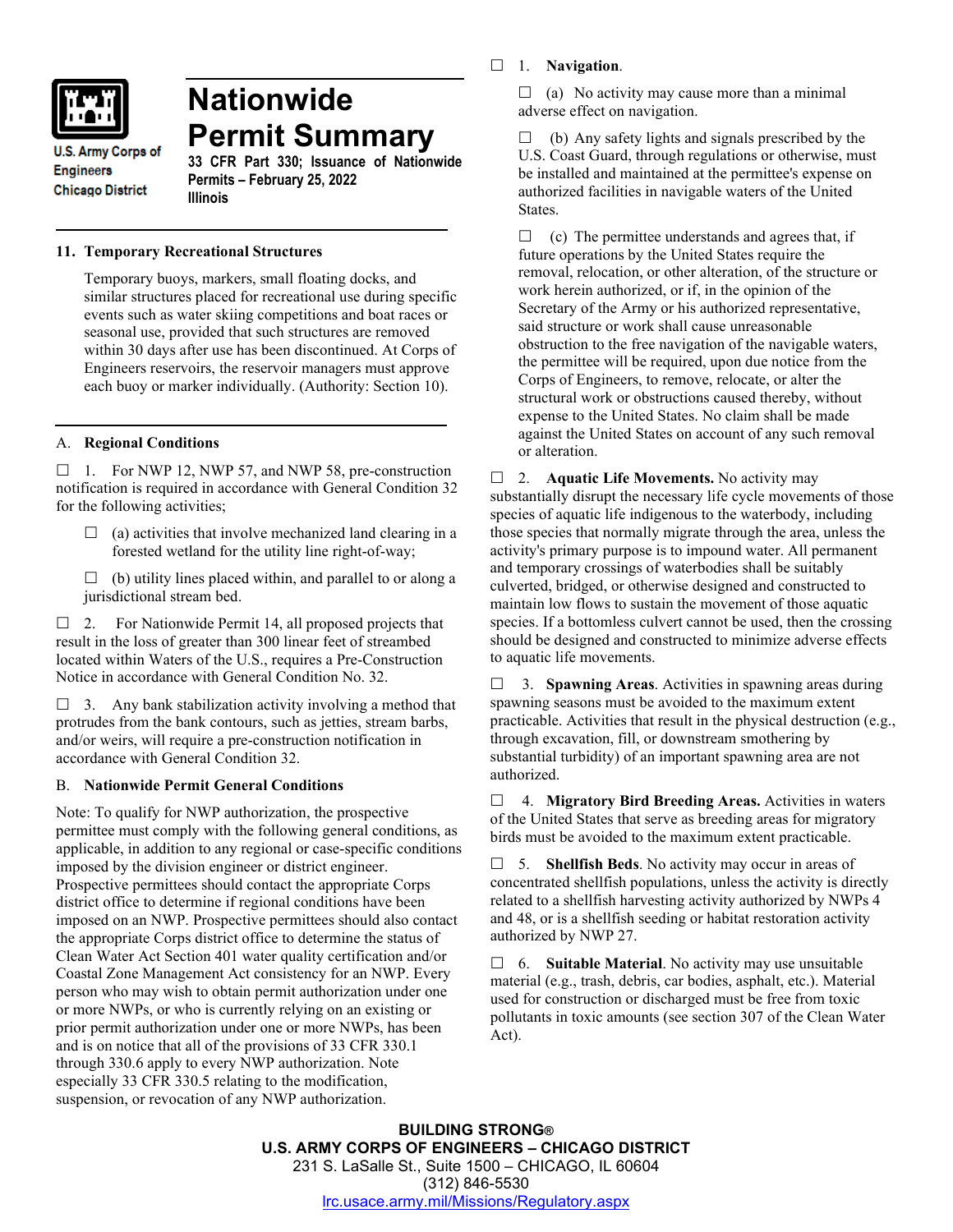7. **Water Supply Intakes**. No activity may occur in the proximity of a public water supply intake, except where the activity is for the repair or improvement of public water supply intake structures or adjacent bank stabilization.

 8. **Adverse Effects from Impoundments**. If the activity creates an impoundment of water, adverse effects to the aquatic system due to accelerating the passage of water, and/or restricting its flow must be minimized to the maximum extent practicable.

 9. **Management of Water Flows**. To the maximum extent practicable, the pre-construction course, condition, capacity, and location of open waters must be maintained for each activity, including stream channelization, storm water management activities, and temporary and permanent road crossings, except as provided below. The activity must be constructed to withstand expected high flows. The activity must not restrict or impede the passage of normal or high flows, unless the primary purpose of the activity is to impound water or manage high flows. The activity may alter the pre-construction course, condition, capacity, and location of open waters if it benefits the aquatic environment (e.g., stream restoration or relocation activities).

 10. **Fills Within 100-Year Floodplains**. The activity must comply with applicable FEMA-approved state or local floodplain management requirements.

□ 11. **Equipment**. Heavy equipment working in wetlands or mudflats must be placed on mats, or other measures must be taken to minimize soil disturbance.

 12. **Soil Erosion and Sediment Controls**. Appropriate soil erosion and sediment controls must be used and maintained in effective operating condition during construction, and all exposed soil and other fills, as well as any work below the ordinary high water mark or high tide line, must be permanently stabilized at the earliest practicable date. Permittees are encouraged to perform work within waters of the United States during periods of low-flow or no-flow, or during low tides.

 13. **Removal of Temporary Fills**. Temporary structures must be removed, to the maximum extent practicable, after their use has been discontinued. Temporary fills must be removed in their entirety and the affected areas returned to pre-construction elevations. The affected areas must be revegetated, as appropriate.

 14. **Proper Maintenance**. Any authorized structure or fill shall be properly maintained, including maintenance to ensure public safety and compliance with applicable NWP general conditions, as well as any activity-specific conditions added by the district engineer to an NWP authorization.

 15. **Single and Complete Project**. The activity must be a single and complete project. The same NWP cannot be used more than once for the same single and complete project.

## 16. **Wild and Scenic Rivers**.

 $\Box$  (a) No NWP activity may occur in a component of the National Wild and Scenic River System, or in a river officially designated by Congress as a "study river" for possible inclusion in the system while the river is in an official study status, unless the appropriate Federal agency with direct management responsibility for such river,

has determined in writing that the proposed activity will not adversely affect the Wild and Scenic River designation or study status.

 $\Box$  (b) If a proposed NWP activity will occur in a component of the National Wild and Scenic River System, or in a river officially designated by Congress as a "study river" for possible inclusion in the system while the river is in an official study status, the permittee must submit a preconstruction notification (see general condition 32). The district engineer will coordinate the PCN with the Federal agency with direct management responsibility for that river. Permittees shall not begin the NWP activity until notified by the district engineer that the Federal agency with direct management responsibility for that river has determined in writing that the proposed NWP activity will not adversely affect the Wild and Scenic River designation or study status.

 $\Box$  (c) Information on Wild and Scenic Rivers may be obtained from the appropriate Federal land management agency responsible for the designated Wild and Scenic River or study river (e.g., National Park Service, U.S. Forest Service, Bureau of Land Management, U.S. Fish and Wildlife Service). Information on these rivers is also available at: http://www.rivers.gov/.

 17. **Tribal Rights**. No activity or its operation may impair reserved tribal rights, including, but not limited to, reserved water rights and treaty fishing and hunting rights.

## 18. **Endangered Species**.

 $\Box$  (a) No activity is authorized under any NWP which is likely to directly or indirectly jeopardize the continued existence of a threatened or endangered species or a species proposed for such designation, as identified under the Federal Endangered Species Act (ESA), or which will directly or indirectly destroy or adversely modify the critical habitat of such species. No activity is authorized under any NWP which "may affect" a listed species or critical habitat, unless ESA section 7 consultation addressing the consequences of the proposed activity on listed species or critical habitat has been completed. See 50 CFR 402.02 for the definition of "effects of the action" for the purposes of ESA section 7 consultation, as well as 50 CFR 402.17, which provides further explanation under ESA section 7 regarding "activities that are reasonably certain to occur" and "consequences caused by the proposed action."

 $\Box$  (b) Federal agencies should follow their own procedures for complying with the requirements of the ESA (see 33 CFR 330.4 $(f)(1)$ ). If pre-construction notification is required for the proposed activity, the Federal permittee must provide the district engineer with the appropriate documentation to demonstrate compliance with those requirements. The district engineer will verify that the appropriate documentation has been submitted. If the appropriate documentation has not been submitted, additional ESA section 7 consultation may be necessary for the activity and the respective federal agency would be responsible for fulfilling its obligation under section 7 of the ESA.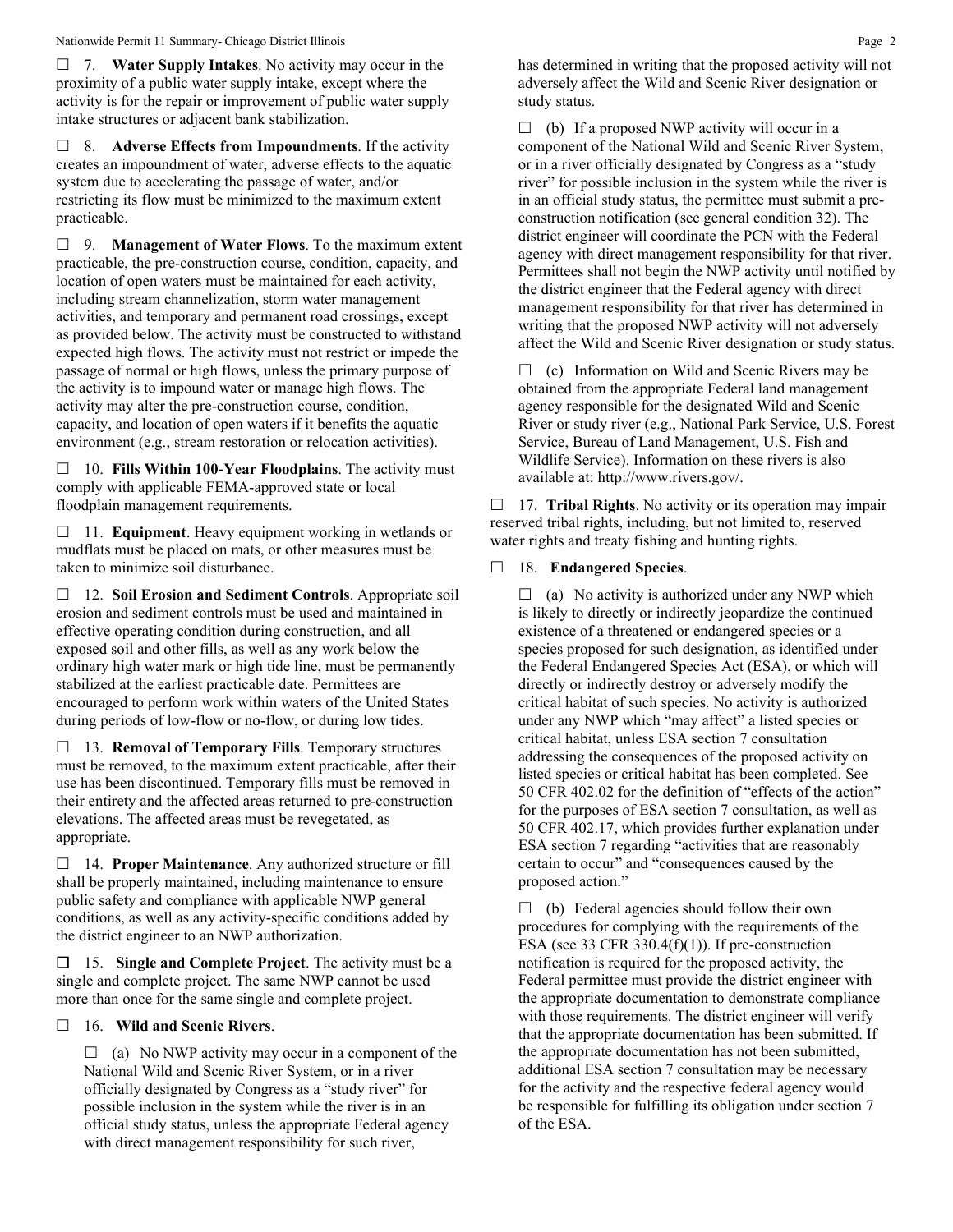$\Box$  (c) Non-federal permittees must submit a preconstruction notification to the district engineer if any listed species (or species proposed for listing) or designated critical habitat (or critical habitat proposed such designation) might be affected or is in the vicinity of the activity, or if the activity is located in designated critical habitat or critical habitat proposed for such designation, and shall not begin work on the activity until notified by the district engineer that the requirements of the ESA have been satisfied and that the activity is authorized. For activities that might affect Federally-listed endangered or threatened species (or species proposed for listing) or designated critical habitat (or critical habitat proposed for such designation), the pre-construction notification must include the name(s) of the endangered or threatened species (or species proposed for listing) that might be affected by the proposed activity or that utilize the designated critical habitat (or critical habitat proposed for such designation) that might be affected by the proposed activity. The district engineer will determine whether the proposed activity "may affect" or will have "no effect" to listed species and designated critical habitat and will notify the non-Federal applicant of the Corps' determination within 45 days of receipt of a complete preconstruction notification. For activities where the non-Federal applicant has identified listed species (or species proposed for listing) or designated critical habitat (or critical habitat proposed for such designation) that might be affected or is in the vicinity of the activity, and has so notified the Corps, the applicant shall not begin work until the Corps has provided notification that the proposed activity will have "no effect" on listed species (or species proposed for listing or designated critical habitat (or critical habitat proposed for such designation), or until ESA section 7 consultation or conference has been completed. If the non-Federal applicant has not heard back from the Corps within 45 days, the applicant must still wait for notification from the Corps.

 $\Box$  (d) As a result of formal or informal consultation with the FWS or NMFS the district engineer may add species-specific permit conditions to the NWPs.

 $\Box$  (e) Authorization of an activity by an NWP does not authorize the "take" of a threatened or endangered species as defined under the ESA. In the absence of separate authorization (e.g., an ESA Section 10 Permit, a Biological Opinion with "incidental take" provisions, etc.) from the FWS or the NMFS, the Endangered Species Act prohibits any person subject to the jurisdiction of the United States to take a listed species, where "take" means to harass, harm, pursue, hunt, shoot, wound, kill, trap, capture, or collect, or to attempt to engage in any such conduct. The word "harm" in the definition of "take" means an act which actually kills or injures wildlife. Such an act may include significant habitat modification or degradation where it actually kills or injures wildlife by significantly impairing essential behavioral patterns, including breeding, feeding or sheltering.

 $\Box$  (f) If the non-federal permittee has a valid ESA section  $10(a)(1)(B)$  incidental take permit with an approved Habitat Conservation Plan for a project or a group of projects that includes the proposed NWP

activity, the non-federal applicant should provide a copy of that ESA section  $10(a)(1)(B)$  permit with the PCN required by paragraph (c) of this general condition. The district engineer will coordinate with the agency that issued the ESA section  $10(a)(1)(B)$  permit to determine whether the proposed NWP activity and the associated incidental take were considered in the internal ESA section 7 consultation conducted for the ESA section  $10(a)(1)(B)$  permit. If that coordination results in concurrence from the agency that the proposed NWP activity and the associated incidental take were considered in the internal ESA section 7 consultation for the ESA section  $10(a)(1)(B)$  permit, the district engineer does not need to conduct a separate ESA section 7 consultation for the proposed NWP activity. The district engineer will notify the non-federal applicant within 45 days of receipt of a complete pre-construction notification whether the ESA section  $10(a)(1)(B)$  permit covers the proposed NWP activity or whether additional ESA section 7 consultation is required.

 $\Box$  (g) Information on the location of threatened and endangered species and their critical habitat can be obtained directly from the offices of the FWS and NMFS or their world wide web pages at http://www.fws.gov/ or http://www.fws.gov/ipac and

http://www.nmfs.noaa.gov/pr/species/esa/ respectively.

 19. **Migratory Birds and Bald and Golden Eagles**. The permittee is responsible for ensuring that an action authorized by NWP complies with the Migratory Bird Treaty Act and the Bald and Golden Eagle Protection Act. The permittee is responsible for contacting the appropriate local office of the U.S. Fish and Wildlife Service to determine what measures, if any, are necessary or appropriate to reduce adverse effects to migratory birds or eagles, including whether "incidental take" permits are necessary and available under the Migratory Bird Treaty Act or Bald and Golden Eagle Protection Act for a particular activity.

## 20. **Historic Properties**.

 $\Box$  (a) No activity is authorized under any NWP which may have the potential to cause effects to properties listed, or eligible for listing, in the National Register of Historic Places until the requirements of Section 106 of the National Historic Preservation Act (NHPA) have been satisfied.

 $\Box$  (b) Federal permittees should follow their own procedures for complying with the requirements of section 106 of the National Historic Preservation Act (see 33 CFR 330.4 $(g)(1)$ ). If pre-construction notification is required for the proposed NWP activity, the Federal permittee must provide the district engineer with the appropriate documentation to demonstrate compliance with those requirements. The district engineer will verify that the appropriate documentation has been submitted. If the appropriate documentation is not submitted, then additional consultation under section 106 may be necessary. The respective federal agency is responsible for fulfilling its obligation to comply with section 106.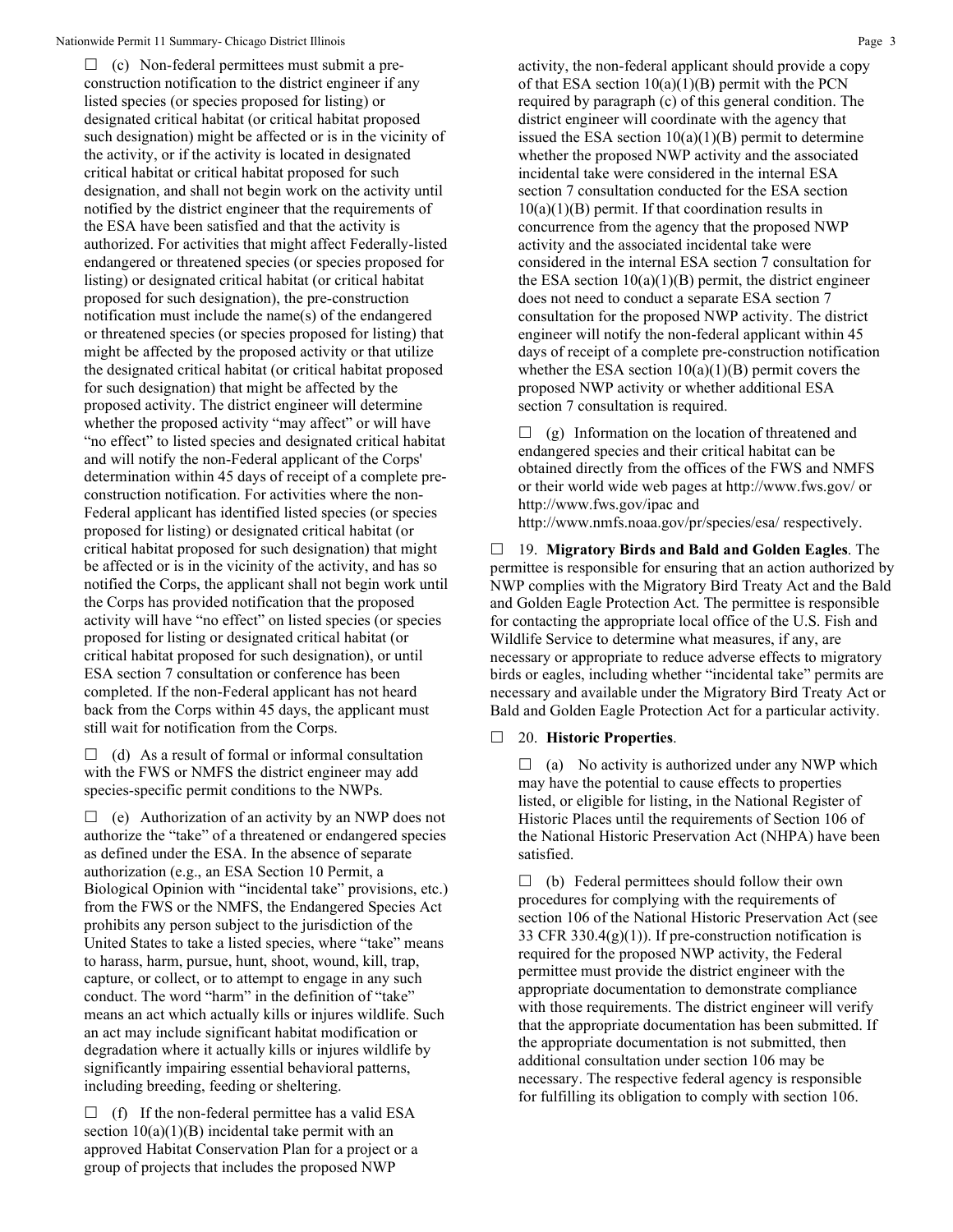$\Box$  (c) Non-federal permittees must submit a preconstruction notification to the district engineer if the NWP activity might have the potential to cause effects to any historic properties listed on, determined to be eligible for listing on, or potentially eligible for listing on the National Register of Historic Places, including previously unidentified properties. For such activities, the preconstruction notification must state which historic properties might have the potential to be affected by the proposed NWP activity or include a vicinity map indicating the location of the historic properties or the potential for the presence of historic properties. Assistance regarding information on the location of, or potential for, the presence of historic properties can be sought from the State Historic Preservation Officer, Tribal Historic Preservation Officer, or designated tribal representative, as appropriate, and the National Register of Historic Places (see 33 CFR 330.4(g)). When reviewing pre-construction notifications, district engineers will comply with the current procedures for addressing the requirements of section 106 of the National Historic Preservation Act. The district engineer shall make a reasonable and good faith effort to carry out appropriate identification efforts commensurate with potential impacts, which may include background research, consultation, oral history interviews, sample field investigation, and/or field survey. Based on the information submitted in the PCN and these identification efforts, the district engineer shall determine whether the proposed NWP activity has the potential to cause effects on the historic properties. Section 106 consultation is not required when the district engineer determines that the activity does not have the potential to cause effects on historic properties (see 36 CFR 800.3(a)). Section 106 consultation is required when the district engineer determines that the activity has the potential to cause effects on historic properties. The district engineer will conduct consultation with consulting parties identified under 36 CFR 800.2(c) when he or she makes any of the following effect determinations for the purposes of section 106 of the NHPA: No historic properties affected, no adverse effect, or adverse effect.

 $\Box$  (d) Where the non-Federal applicant has identified historic properties on which the proposed NWP activity might have the potential to cause effects and has so notified the Corps, the non-Federal applicant shall not begin the activity until notified by the district engineer either that the activity has no potential to cause effects to historic properties or that NHPA section 106 consultation has been completed. For non-federal permittees, the district engineer will notify the prospective permittee within 45 days of receipt of a complete pre-construction notification whether NHPA section 106 consultation is required. If NHPA section 106 consultation is required, the district engineer will notify the non-Federal applicant that he or she cannot begin the activity until section 106 consultation is completed. If the non-Federal applicant has not heard back from the Corps within 45 days, the applicant must still wait for notification from the Corps.

 $\Box$  (e) Prospective permittees should be aware that section 110k of the NHPA (54 U.S.C. 306113) prevents the Corps from granting a permit or other assistance to an applicant who, with intent to avoid the requirements of section 106 of the NHPA, has intentionally significantly adversely affected a historic property to which the permit would relate, or having legal power to prevent it, allowed such significant adverse effect to occur, unless the Corps, after consultation with the Advisory Council on Historic Preservation (ACHP), determines that circumstances justify granting such assistance despite the adverse effect created or permitted by the applicant. If circumstances justify granting the assistance, the Corps is required to notify the ACHP and provide documentation specifying the circumstances, the degree of damage to the integrity of any historic properties affected, and proposed mitigation. This documentation must include any views obtained from the applicant, SHPO/THPO, appropriate Indian tribes if the undertaking occurs on or affects historic properties on tribal lands or affects properties of interest to those tribes, and other parties known to have a legitimate interest in the impacts to the permitted activity on historic properties.

 21. **Discovery of Previously Unknown Remains and Artifacts**. Permittees that discover any previously unknown historic, cultural or archeological remains and artifacts while accomplishing the activity authorized by NWP, they must immediately notify the district engineer of what they have found, and to the maximum extent practicable, avoid construction activities that may affect the remains and artifacts until the required coordination has been completed. The district engineer will initiate the Federal, Tribal, and state coordination required to determine if the items or remains warrant a recovery effort or if the site is eligible for listing in the National Register of Historic Places.

 22. **Designated Critical Resource Waters**. Critical resource waters include, NOAA-managed marine sanctuaries and marine monuments, and National Estuarine Research Reserves. The district engineer may designate, after notice and opportunity for public comment, additional waters officially designated by a state as having particular environmental or ecological significance, such as outstanding national resource waters or state natural heritage sites. The district engineer may also designate additional critical resource waters after notice and opportunity for public comment.

 $\Box$  (a) Discharges of dredged or fill material into waters of the United States are not authorized by NWPs 7, 12, 14, 16, 17, 21, 29, 31, 35, 39, 40, 42, 43, 44, 49, 50, 51, 52, 57, and 58 for any activity within, or directly affecting, critical resource waters, including wetlands adjacent to such waters.

 $\Box$  (b) For NWPs 3, 8, 10, 13, 15, 18, 19, 22, 23, 25, 27, 28, 30, 33, 34, 36, 37, 38, and 54, notification is required in accordance with general condition 32, for any activity proposed by permittees in the designated critical resource waters including wetlands adjacent to those waters. The district engineer may authorize activities under these NWPs only after she or he determines that the impacts to the critical resource waters will be no more than minimal.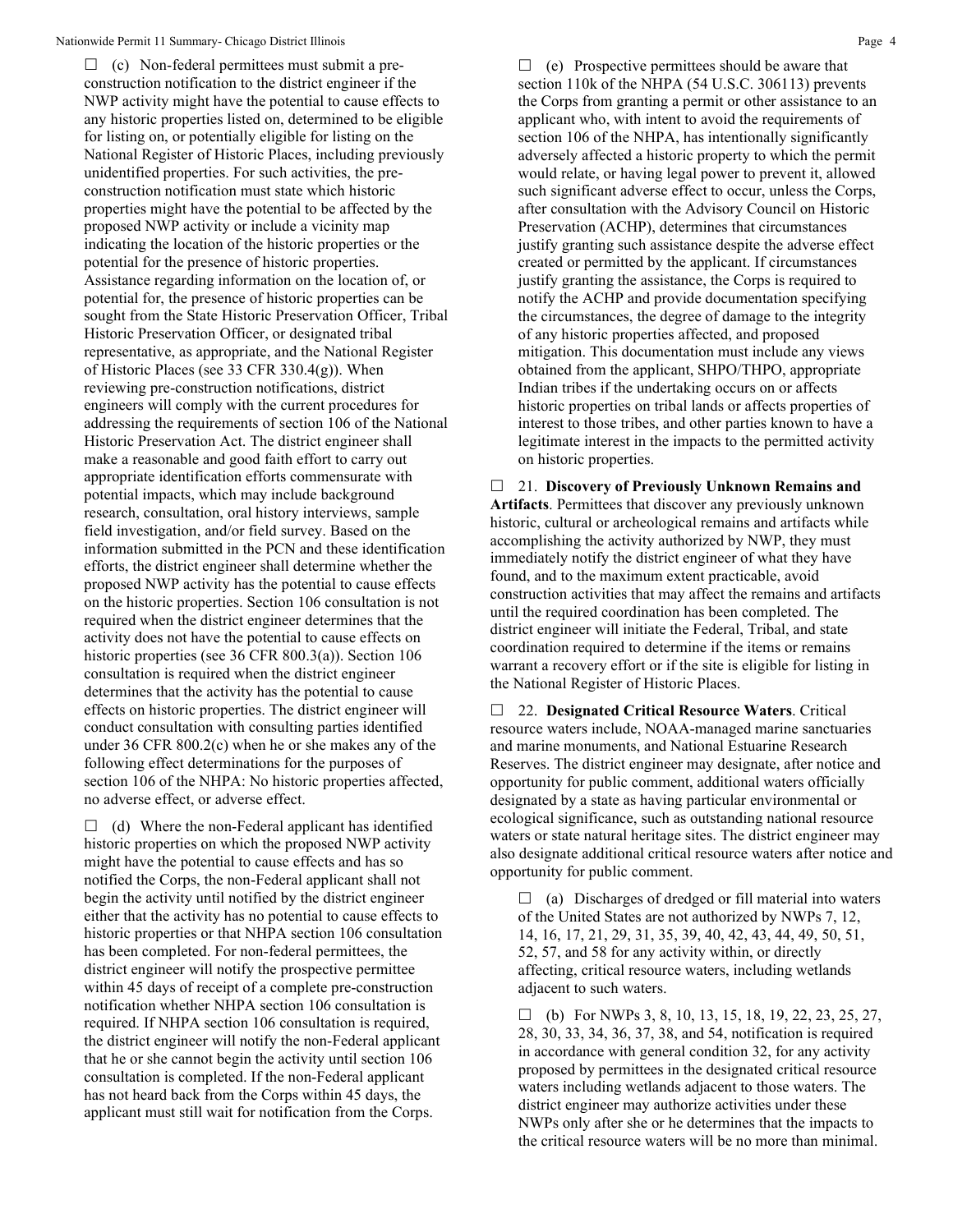23. **Mitigation**. The district engineer will consider the following factors when determining appropriate and practicable mitigation necessary to ensure that the individual and cumulative adverse environmental effects are no more than minimal:

 $\Box$  (a) The activity must be designed and constructed to avoid and minimize adverse effects, both temporary and permanent, to waters of the United States to the maximum extent practicable at the project site (i.e., on site).

 $\Box$  (b) Mitigation in all its forms (avoiding, minimizing, rectifying, reducing, or compensating for resource losses) will be required to the extent necessary to ensure that the individual and cumulative adverse environmental effects are no more than minimal.

 $\Box$  (c) Compensatory mitigation at a minimum one-forone ratio will be required for all wetland losses that exceed 1/10-acre and require pre-construction notification, unless the district engineer determines in writing that either some other form of mitigation would be more environmentally appropriate or the adverse environmental effects of the proposed activity are no more than minimal, and provides an activity-specific waiver of this requirement. For wetland losses of 1/10 acre or less that require pre-construction notification, the district engineer may determine on a case-by-case basis that compensatory mitigation is required to ensure that the activity results in only minimal adverse environmental effects.

 $\Box$  (d) Compensatory mitigation at a minimum one-forone ratio will be required for all losses of stream bed that exceed 3/100-acre and require pre-construction notification, unless the district engineer determines in writing that either some other form of mitigation would be more environmentally appropriate or the adverse environmental effects of the proposed activity are no more than minimal, and provides an activity-specific waiver of this requirement.

This compensatory mitigation requirement may be satisfied through the restoration or enhancement of riparian areas next to streams in accordance with paragraph (e) of this general condition. For losses of stream bed of 3/100-acre or less that require preconstruction notification, the district engineer may determine on a case-by-case basis that compensatory mitigation is required to ensure that the activity results in only minimal adverse environmental effects. Compensatory mitigation for losses of streams should be provided, if practicable, through stream rehabilitation, enhancement, or preservation, since streams are difficultto-replace resources (see  $33 \text{ CFR } 332.3(e)(3)$ ).

 $\Box$  (e) Compensatory mitigation plans for NWP activities in or near streams or other open waters will normally include a requirement for the restoration or enhancement, maintenance, and legal protection (e.g., conservation easements) of riparian areas next to open waters. In some cases, the restoration or maintenance/protection of riparian areas may be the only compensatory mitigation required. If restoring riparian areas involves planting vegetation, only native species should be planted. The width of the required riparian area will address documented water quality or aquatic habitat loss concerns. Normally, the riparian area will be 25 to 50 feet wide on each side of the stream, but the district engineer may require slightly wider riparian areas to address documented water quality or habitat loss concerns. If it is not possible to restore or maintain/protect a riparian area on both sides of a stream, or if the waterbody is a lake or coastal waters, then restoring or maintaining/protecting a riparian area along a single bank or shoreline may be sufficient.

Where both wetlands and open waters exist on the project site, the district engineer will determine the appropriate compensatory mitigation (e.g., riparian areas and/or wetlands compensation) based on what is best for the aquatic environment on a watershed basis. In cases where riparian areas are determined to be the most appropriate form of minimization or compensatory mitigation, the district engineer may waive or reduce the requirement to provide wetland compensatory mitigation for wetland losses.

 $\Box$  (f) Compensatory mitigation projects provided to offset losses of aquatic resources must comply with the applicable provisions of 33 CFR part 332.

 $\Box$  (1) The prospective permittee is responsible for proposing an appropriate compensatory mitigation option if compensatory mitigation is necessary to ensure that the activity results in no more than minimal adverse environmental effects. For the NWPs, the preferred mechanism for providing compensatory mitigation is mitigation bank credits or in-lieu fee program credits (see 33 CFR 332.3(b)(2) and (3)). However, if an appropriate number and type of mitigation bank or in-lieu credits are not available at the time the PCN is submitted to the district engineer, the district engineer may approve the use of permittee-responsible mitigation.

 $\Box$  (2) The amount of compensatory mitigation required by the district engineer must be sufficient to ensure that the authorized activity results in no more than minimal individual and cumulative adverse environmental effects (see 33 CFR 330.1(e)(3)). (See also 33 CFR 332.3(f).)

 $\Box$  (3) Since the likelihood of success is greater and the impacts to potentially valuable uplands are reduced, aquatic resource restoration should be the first compensatory mitigation option considered for permittee-responsible mitigation.

 $\Box$  (4) If permittee-responsible mitigation is the proposed option, the prospective permittee is responsible for submitting a mitigation plan. A conceptual or detailed mitigation plan may be used by the district engineer to make the decision on the NWP verification request, but a final mitigation plan that addresses the applicable requirements of 33 CFR  $332.4(c)(2)$  through (14) must be approved by the district engineer before the permittee begins work in waters of the United States,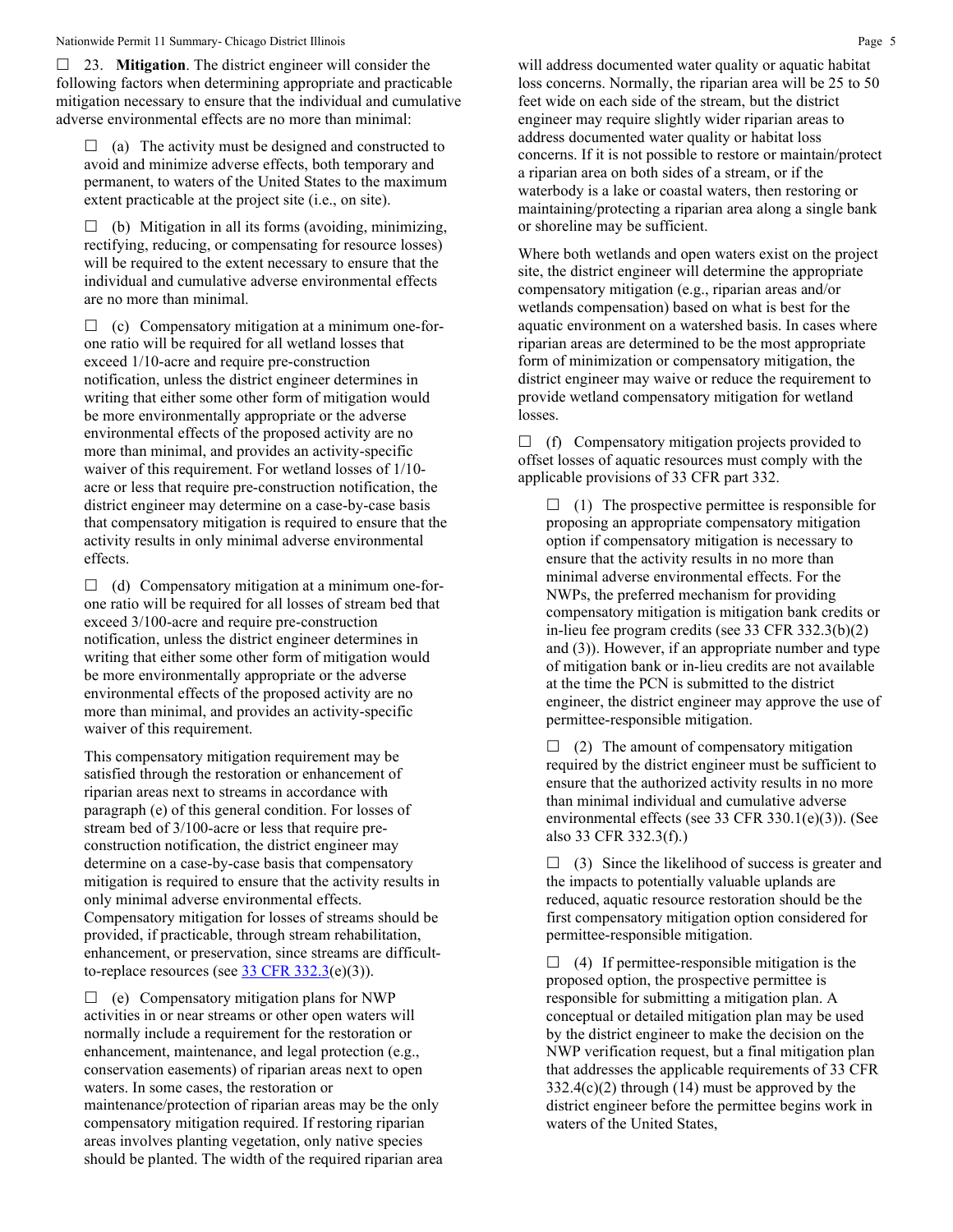unless the district engineer determines that prior approval of the final mitigation plan is not practicable or not necessary to ensure timely completion of the required compensatory mitigation (see 33 CFR  $332.3(k)(3)$ ).

 $\Box$  (5) If mitigation bank or in-lieu fee program credits are the proposed option, the mitigation plan needs to address only the baseline conditions at the impact site and the number of credits to be provided (see 33 CFR 332.4(c)(1)(ii)).

 $\Box$  (6) Compensatory mitigation requirements (e.g., resource type and amount to be provided as compensatory mitigation, site protection, ecological performance standards, monitoring requirements) may be addressed through conditions added to the NWP authorization, instead of components of a compensatory mitigation plan (see 33 CFR  $332.4(c)(1)(ii)$ .

 $\Box$  (g) Compensatory mitigation will not be used to increase the acreage losses allowed by the acreage limits of the NWPs. For example, if an NWP has an acreage limit of 1/2-acre, it cannot be used to authorize any NWP activity resulting in the loss of greater than 1/2-acre of waters of the United States, even if compensatory mitigation is provided that replaces or restores some of the lost waters. However, compensatory mitigation can and should be used, as necessary, to ensure that an NWP activity already meeting the established acreage limits also satisfies the no more than minimal impact requirement for the NWPs.

 $\Box$  (h) Permittees may propose the use of mitigation banks, in-lieu fee programs, or permittee-responsible mitigation. When developing a compensatory mitigation proposal, the permittee must consider appropriate and practicable options consistent with the framework at 33 CFR 332.3(b).

For activities resulting in the loss of marine or estuarine resources, permittee-responsible mitigation may be environmentally preferable if there are no mitigation banks or in-lieu fee programs in the area that have marine or estuarine credits available for sale or transfer to the permittee. For permittee-responsible mitigation, the special conditions of the NWP verification must clearly indicate the party or parties responsible for the implementation and performance of the compensatory mitigation project, and, if required, its long-term management.

 $\Box$  (i) Where certain functions and services of waters of the United States are permanently adversely affected by a regulated activity, such as discharges of dredged or fill material into waters of the United States that will convert a forested or scrub-shrub wetland to a herbaceous wetland in a permanently maintained utility line right-of-way, mitigation may be required to reduce the adverse environmental effects of the activity to the no more than minimal level.

 24**. Safety of Impoundment Structures**. To ensure that all impoundment structures are safely designed, the district engineer may require non-Federal applicants to demonstrate that the structures comply with established state dam safety criteria or have been designed by qualified persons. The district engineer may also require documentation that the design has been independently reviewed by similarly qualified persons, and appropriate modifications made to ensure safety.

## 25**. Water Quality**.

 $\Box$  (a) Where the certifying authority (state, authorized tribe, or EPA, as appropriate) has not previously certified compliance of an NWP with CWA section 401, a CWA section 401 water quality certification for the proposed discharge must be obtained or waived (see 33 CFR  $330.4(c)$  $330.4(c)$ ). If the permittee cannot comply with all of the conditions of a water quality certification previously issued by certifying authority for the issuance of the NWP, then the permittee must obtain a water quality certification or waiver for the proposed discharge in order for the activity to be authorized by an NWP.

 $\Box$  (b) If the NWP activity requires pre-construction notification and the certifying authority has not previously certified compliance of an NWP with CWA section 401, the proposed discharge is not authorized by an NWP until water quality certification is obtained or waived. If the certifying authority issues a water quality certification for the proposed discharge, the permittee must submit a copy of the certification to the district engineer. The discharge is not authorized by an NWP until the district engineer has notified the permittee that the water quality certification requirement has been satisfied by the issuance of a water quality certification or a waiver.

 $\Box$  (c) The district engineer or certifying authority may require additional water quality management measures to ensure that the authorized activity does not result in more than minimal degradation of water quality.

 26**. Coastal Zone Management**. In coastal states where an NWP has not previously received a state coastal zone management consistency concurrence, an individual state coastal zone management consistency concurrence must be obtained, or a presumption of concurrence must occur (see 33 CFR 330.4(d)). If the permittee cannot comply with all of the conditions of a coastal zone management consistency concurrence previously issued by the state, then the permittee must obtain an individual coastal zone management consistency concurrence or presumption of concurrence in order for the activity to be authorized by NWP. The district engineer or a state may require additional measures to ensure that the authorized activity is consistent with state coastal zone management requirements.

 27**. Regional and Case-By-Case Conditions**. The activity must comply with any regional conditions that may have been added by the Division Engineer (see 33 CFR 330.4(e)) and with any case specific conditions added by the Corps or by the state, Indian Tribe, or U.S. EPA in its CWA section 401 Water Quality Certification, or by the state in its Coastal Zone Management Act consistency determination.

 28**. Use of Multiple Nationwide Permits**. The use of more than one NWP for a single and complete project is authorized, subject to the following restrictions: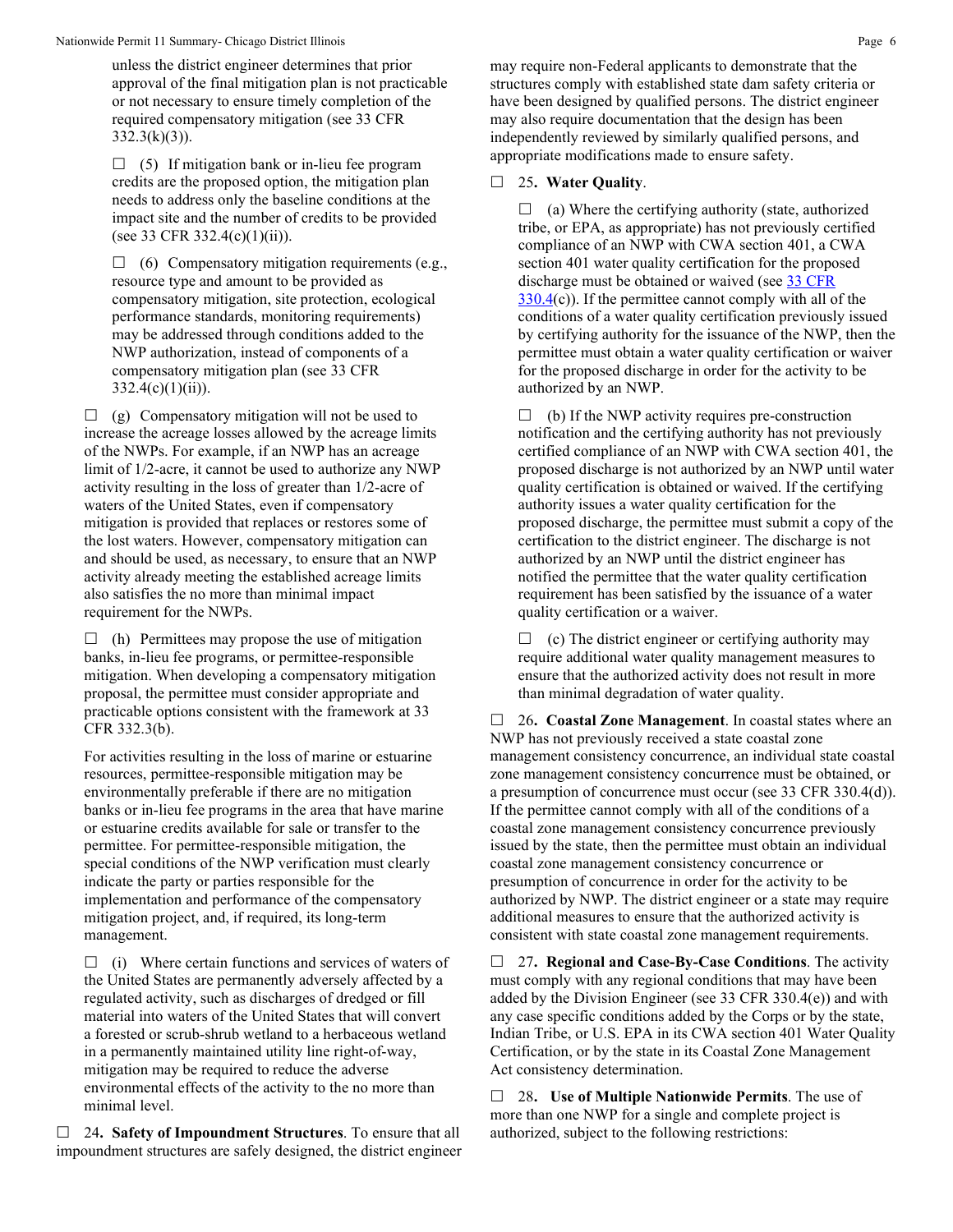$\Box$  (a) If only one of the NWPs used to authorize the single and complete project has a specified acreage limit, the acreage loss of waters of the United States cannot exceed the acreage limit of the NWP with the highest specified acreage limit. For example, if a road crossing over tidal waters is constructed under NWP 14, with associated bank stabilization authorized by NWP 13, the maximum acreage loss of waters of the United States for the total project cannot exceed 1/3-acre.

 $\Box$  (b) If one or more of the NWPs used to authorize the single and complete project has specified acreage limits, the acreage loss of waters of the United States authorized by those NWPs cannot exceed their respective specified acreage limits. For example, if a commercial development is constructed under NWP 39, and the single and complete project includes the filling of an upland ditch authorized by NWP 46, the maximum acreage loss of waters of the United States for the commercial development under NWP 39 cannot exceed 1/2-acre, and the total acreage loss of waters of United States due to the NWP 39 and 46 activities cannot exceed 1 acre.

 29**. Transfer of Nationwide Permit Verifications**. If the permittee sells the property associated with a nationwide permit verification, the permittee may transfer the nationwide permit verification to the new owner by submitting a letter to the appropriate Corps district office to validate the transfer. A copy of the nationwide permit verification must be attached to the letter, and the letter must contain the following statement and signature:

"When the structures or work authorized by this nationwide permit are still in existence at the time the property is transferred, the terms and conditions of this nationwide permit, including any special conditions, will continue to be binding on the new owner(s) of the property. To validate the transfer of this nationwide permit and the associated liabilities associated with compliance with its terms and conditions, have the transferee sign and date below."

## (Transferee)

## (Date)

□ 30. **Compliance Certification**. Each permittee who receives an NWP verification letter from the Corps must provide a signed certification documenting completion of the authorized activity and implementation of any required compensatory mitigation. The success of any required permittee-responsible mitigation, including the achievement of ecological performance standards, will be addressed separately by the district engineer. The Corps will provide the permittee the certification document with the NWP verification letter. The certification document will include:

 $\Box$  (a) A statement that the authorized activity was done in accordance with the NWP authorization, including any general, regional, or activity-specific conditions;

 $\Box$  (b) A statement that the implementation of any required compensatory mitigation was completed in accordance with the permit conditions. If credits from a mitigation bank or in-lieu fee program are used to satisfy the compensatory mitigation requirements, the certification must include the documentation required by 33 CFR 332.3(l)(3) to confirm that the permittee secured the appropriate number and resource type of credits; and

 $\Box$  (c) The signature of the permittee certifying the completion of the activity and mitigation.

The completed certification document must be submitted to the district engineer within 30 days of completion of the authorized activity or the implementation of any required compensatory mitigation, whichever occurs later.

 31**. Activities Affecting Structures or Works Built by the United States.** If an NWP activity also requires review by, or permission from, the Corps pursuant to 33 U.S.C. 408 because it will alter or temporarily or permanently occupy or use a U.S. Army Corps of Engineers (USACE) federally authorized Civil Works project (a "USACE project"), the prospective permittee must submit a pre-construction notification. See paragraph (b)(10) of general condition 32.

An activity that requires section 408 permission and/or review is not authorized by NWP until the appropriate Corps office issues the section 408 permission or completes its review to alter, occupy, or use the USACE project, and the district engineer issues a written NWP verification.

## 32**. Pre-Construction Notification**.

 $\Box$  (a) **Timing**. Where required by the terms of the NWP, the prospective permittee must notify the district engineer by submitting a pre-construction notification (PCN) as early as possible. The district engineer must determine if the PCN is complete within 30 calendar days of the date of receipt and, if the PCN is determined to be incomplete, notify the prospective permittee within that 30 day period to request the additional information necessary to make the PCN complete. The request must specify the information needed to make the PCN complete. As a general rule, district engineers will request additional information necessary to make the PCN complete only once. However, if the prospective permittee does not provide all of the requested information, then the district engineer will notify the prospective permittee that the PCN is still incomplete and the PCN review process will not commence until all of the requested information has been received by the district engineer. The prospective permittee shall not begin the activity until either:

 $\Box$  (1) He or she is notified in writing by the district engineer that the activity may proceed under the NWP with any special conditions imposed by the district or division engineer; or

 $\Box$  (2) 45 calendar days have passed from the district engineer's receipt of the complete PCN and the prospective permittee has not received written notice from the district or division engineer. However, if the permittee was required to notify the Corps pursuant to general condition 18 that listed species or critical habitat might be affected or are in the vicinity of the activity,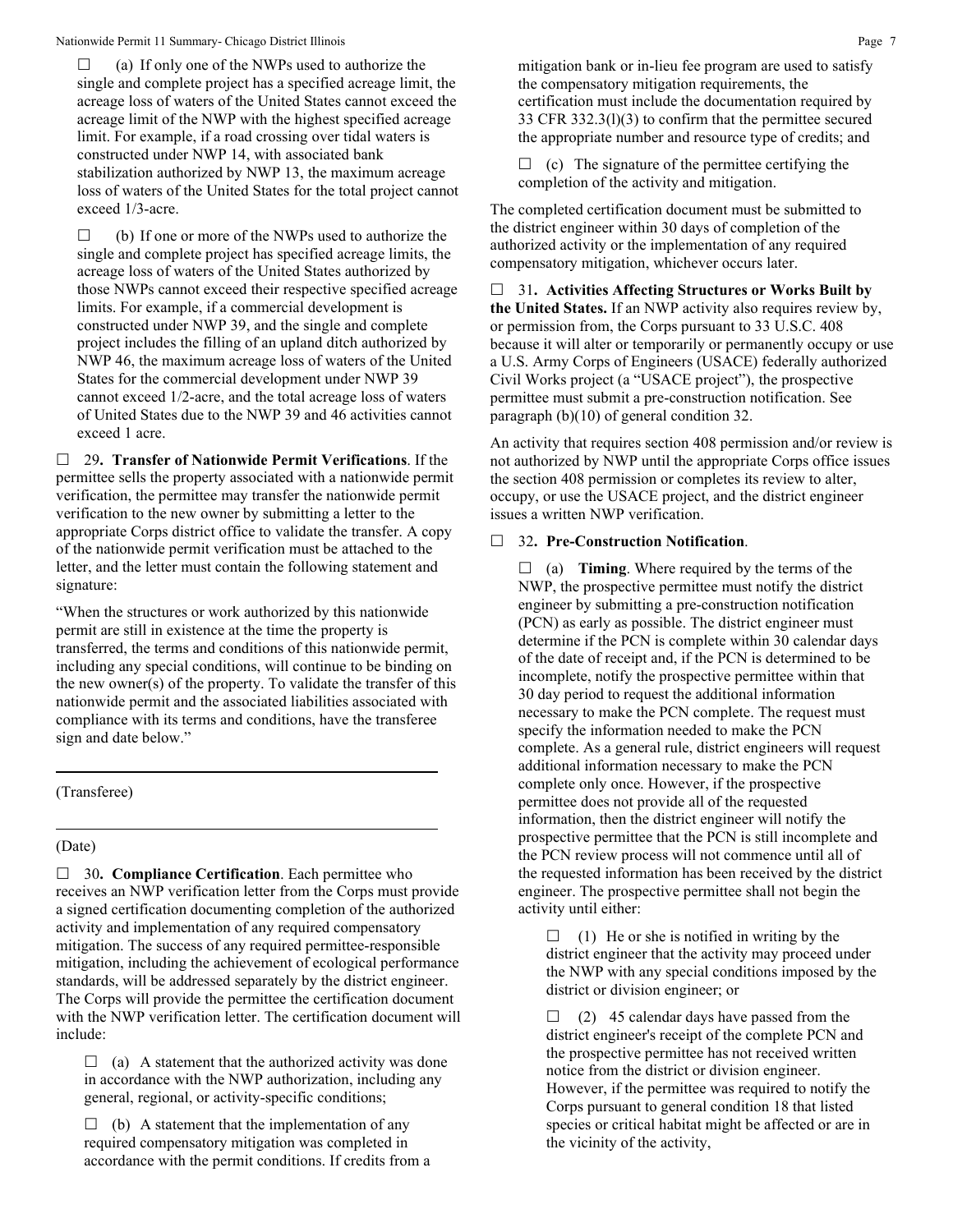or to notify the Corps pursuant to general condition 20 that the activity might have the potential to cause effects to historic properties, the permittee cannot begin the activity until receiving written notification from the Corps that there is "no effect" on listed species or "no potential to cause effects" on historic properties, or that any consultation required under Section 7 of the Endangered Species Act (see 33 CFR 330.4(f)) and/or section 106 of the National Historic Preservation Act (see 33 CFR 330.4(g)) has been completed. If the proposed activity requires a written waiver to exceed specified limits of an NWP, the permittee may not begin the activity until the district engineer issues the waiver. If the district or division engineer notifies the permittee in writing that an individual permit is required within 45 calendar days of receipt of a complete PCN, the permittee cannot begin the activity until an individual permit has been obtained. Subsequently, the permittee's right to proceed under the NWP may be modified, suspended, or revoked only in accordance with the procedure set forth in 33 CFR 330.5(d)(2).

 (b) **Contents of Pre-Construction Notification**. The PCN must be in writing and include the following information:

 $\Box$  (1) Name, address and telephone numbers of the prospective permittee;

 $\Box$  (2) Location of the proposed activity;

 $\Box$  (3) Identify the specific NWP or NWP(s) the prospective permittee wants to use to authorize the proposed activity;

 $\Box$  (4) (i) A description of the proposed activity; the activity's purpose; direct and indirect adverse environmental effects the activity would cause, including the anticipated amount of loss of wetlands, other special aquatic sites, and other waters expected to result from the NWP activity, in acres, linear feet, or other appropriate unit of measure; a description of any proposed mitigation measures intended to reduce the adverse environmental effects caused by the proposed activity; and any other NWP(s), regional general permit(s), or individual permit(s) used or intended to be used to authorize any part of the proposed project or any related activity, including other separate and distant crossings for linear projects that require Department of the Army authorization but do not require pre-construction notification. The description of the proposed activity and any proposed mitigation measures should be sufficiently detailed to allow the district engineer to determine that the adverse environmental effects of the activity will be no more than minimal and to determine the need for compensatory mitigation or other mitigation measures.

 $\Box$  (ii) For linear projects where one or more single and complete crossings require preconstruction notification, the PCN must include the quantity of anticipated losses of wetlands, other special aquatic sites, and other waters for

each single and complete crossing of those wetlands, other special aquatic sites, and other waters (including those single and complete crossings authorized by NWP but do not require PCNs). This information will be used by the district engineer to evaluate the cumulative adverse environmental effects of the proposed linear project, and does not change those non-PCN NWP activities into NWP PCNs.

 $\Box$  (iii) Sketches should be provided when necessary to show that the activity complies with the terms of the NWP. (Sketches usually clarify the activity and when provided results in a quicker decision. Sketches should contain sufficient detail to provide an illustrative description of the proposed activity (e.g., a conceptual plan), but do not need to be detailed engineering plans);

 $\Box$  (5) The PCN must include a delineation of wetlands, other special aquatic sites, and other waters, such as lakes and ponds, perennial, and intermittent, on the project site. Wetland delineations must be prepared in accordance with the current method required by the Corps. The permittee may ask the Corps to delineate the special aquatic sites and other waters on the project site, but there may be a delay if the Corps does the delineation, especially if the project site is large or contains many wetlands, other special aquatic sites, and other waters. Furthermore, the 45-day period will not start until the delineation has been submitted to or completed by the Corps, as appropriate;

 $\Box$  (6) If the proposed activity will result in the loss of greater than 1/10-acre of wetlands or 3/100 acre of stream bed and a PCN is required, the prospective permittee must submit a statement describing how the mitigation requirement will be satisfied, or explaining why the adverse environmental effects are no more than minimal and why compensatory mitigation should not be required. As an alternative, the prospective permittee may submit a conceptual or detailed mitigation plan.

 $\Box$  (7) For non-federal permittees, if any listed species (or species proposed for listing) or designated critical habitat (or critical habitat proposed for such designation) might be affected or is in the vicinity of the activity, or if the activity is located in designated critical habitat (or critical habitat proposed for such designation), the PCN must include the name(s) of those endangered or threatened species (or species proposed for listing) that might be affected by the proposed activity or utilize the designated critical habitat (or critical habitat proposed for such designation) that might be affected by the proposed activity. For NWP activities that require pre-construction notification, Federal permittees must provide documentation demonstrating compliance with the Endangered Species Act;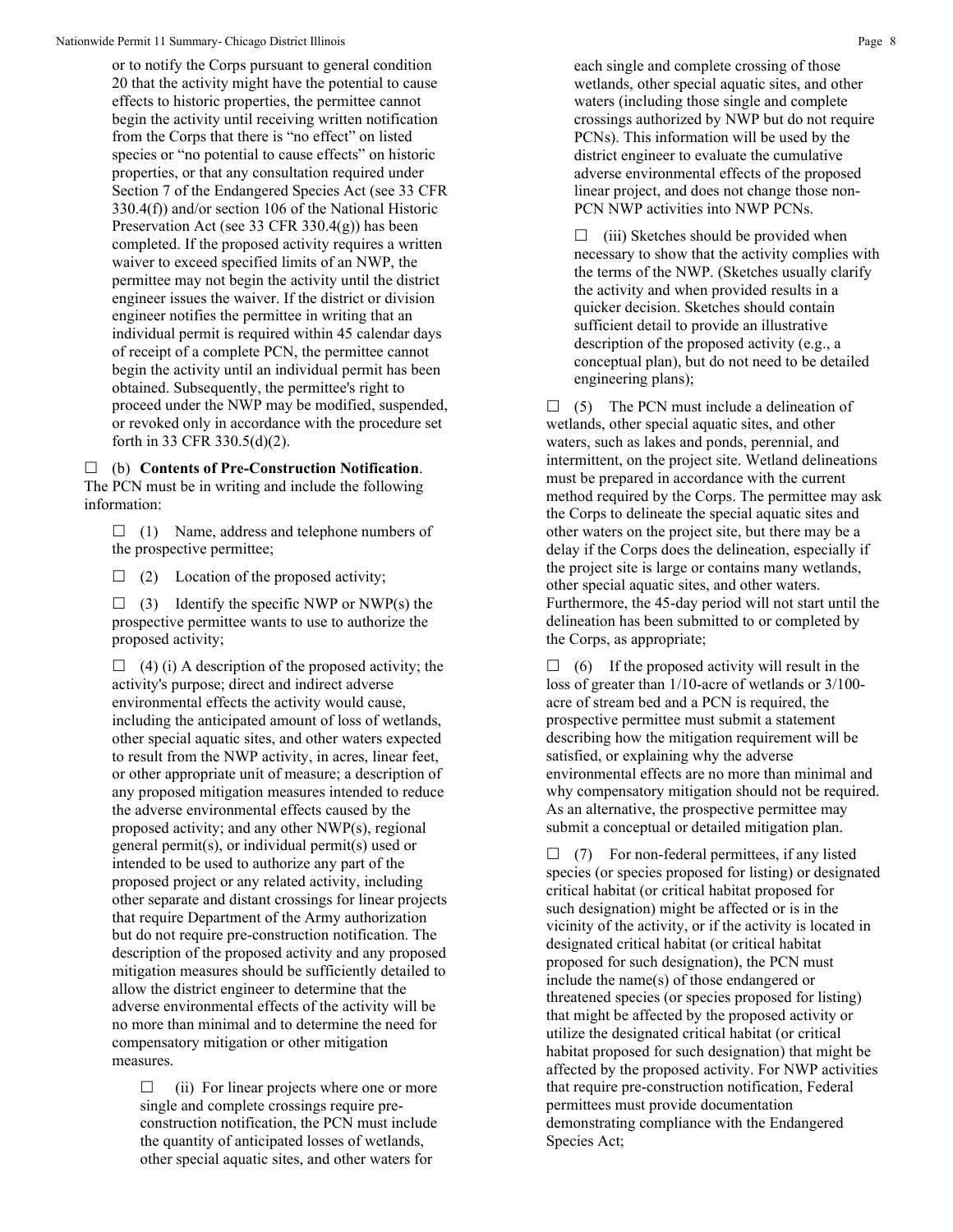$\Box$  (8) For non-federal permittees, if the NWP activity might have the potential to cause effects to a historic property listed on, determined to be eligible for listing on, or potentially eligible for listing on, the National Register of Historic Places, the PCN must state which historic property might have the potential to be affected by the proposed activity or include a vicinity map indicating the location of the historic property. For NWP activities that require preconstruction notification, Federal permittees must provide documentation demonstrating compliance with section 106 of the National Historic Preservation Act;

 $\Box$  (9) For an activity that will occur in a component of the National Wild and Scenic River System, or in a river officially designated by Congress as a "study river" for possible inclusion in the system while the river is in an official study status, the PCN must identify the Wild and Scenic River or the "study river" (see general condition 16); and

 $\Box$  (10) For an NWP activity that requires permission from, or review by, the Corps pursuant to 33 U.S.C. 408 because it will alter or temporarily or permanently occupy or use a U.S. Army Corps of Engineers federally authorized civil works project, the pre-construction notification must include a statement confirming that the project proponent has submitted a written request for section 408 permission from, or review by, the Corps office having jurisdiction over that USACE project.

 (c) **Form of Pre-Construction Notification.** The nationwide permit pre-construction notification form (Form ENG 6082) should be used for NWP PCNs. A letter containing the required information may also be used. Applicants may provide electronic files of PCNs and supporting materials if the district engineer has established tools and procedures for electronic submittals.

# (d) **Agency Coordination**:

 $\Box$  (1) The district engineer will consider any comments from Federal and state agencies concerning the proposed activity's compliance with the terms and conditions of the NWPs and the need for mitigation to reduce the activity's adverse environmental effects so that they are no more than minimal.

 $\Box$  (2) Agency coordination is required for:

i) All NWP activities that require preconstruction notification and result in the loss of greater than 1/2-acre of waters of the United States;

ii) NWP 13 activities in excess of 500 linear feet, fills greater than one cubic yard per running foot, or involve discharges of dredged or fill material into special aquatic sites; and

(iii) NWP 54 activities in excess of 500 linear feet, or that extend into the waterbody more than

30 feet from the mean low water line in tidal waters or the ordinary high water mark in the Great Lakes.

 $\Box$  (3) When agency coordination is required, the district engineer will immediately provide (e.g., via email, facsimile transmission, overnight mail, or other expeditious manner) a copy of the complete PCN to the appropriate Federal or state offices (FWS, state natural resource or water quality agency, EPA, and, if appropriate, the NMFS). With the exception of NWP 37, these agencies will have 10 calendar days from the date the material is transmitted to notify the district engineer via telephone, facsimile transmission, or email that they intend to provide substantive, site-specific comments. The comments must explain why the agency believes the adverse environmental effects will be more than minimal. If so contacted by an agency, the district engineer will wait an additional 15 calendar days before making a decision on the pre-construction notification. The district engineer will fully consider agency comments received within the specified time frame concerning the proposed activity's compliance with the terms and conditions of the NWPs, including the need for mitigation to ensure that the net adverse environmental effects of the proposed activity are no more than minimal. The district engineer will provide no response to the resource agency, except as provided below. The district engineer will indicate in the administrative record associated with each preconstruction notification that the resource agencies' concerns were considered. For NWP 37, the emergency watershed protection and rehabilitation activity may proceed immediately in cases where there is an unacceptable hazard to life or a significant loss of property or economic hardship will occur. The district engineer will consider any comments received to decide whether the NWP 37 authorization should be modified, suspended, or revoked in accordance with the procedures at 33 CFR 330.5.

 $\Box$  (4) In cases of where the prospective permittee is not a Federal agency, the district engineer will provide a response to NMFS within 30 calendar days of receipt of any Essential Fish Habitat conservation recommendations, as required by section 305(b)(4)(B) of the Magnuson-Stevens Fishery Conservation and Management Act.

 $\Box$  (5) Applicants are encouraged to provide the Corps with either electronic files or multiple copies of pre-construction notifications to expedite agency coordination.

# **C. District Engineer's Decision**

 $\Box$  1. In reviewing the PCN for the proposed activity, the district engineer will determine whether the activity authorized by the NWP will result in more than minimal individual or cumulative adverse environmental effects or may be contrary to the public interest. If a project proponent requests authorization by a specific NWP, the district engineer should issue the NWP verification for that activity if it meets the terms and conditions of that NWP,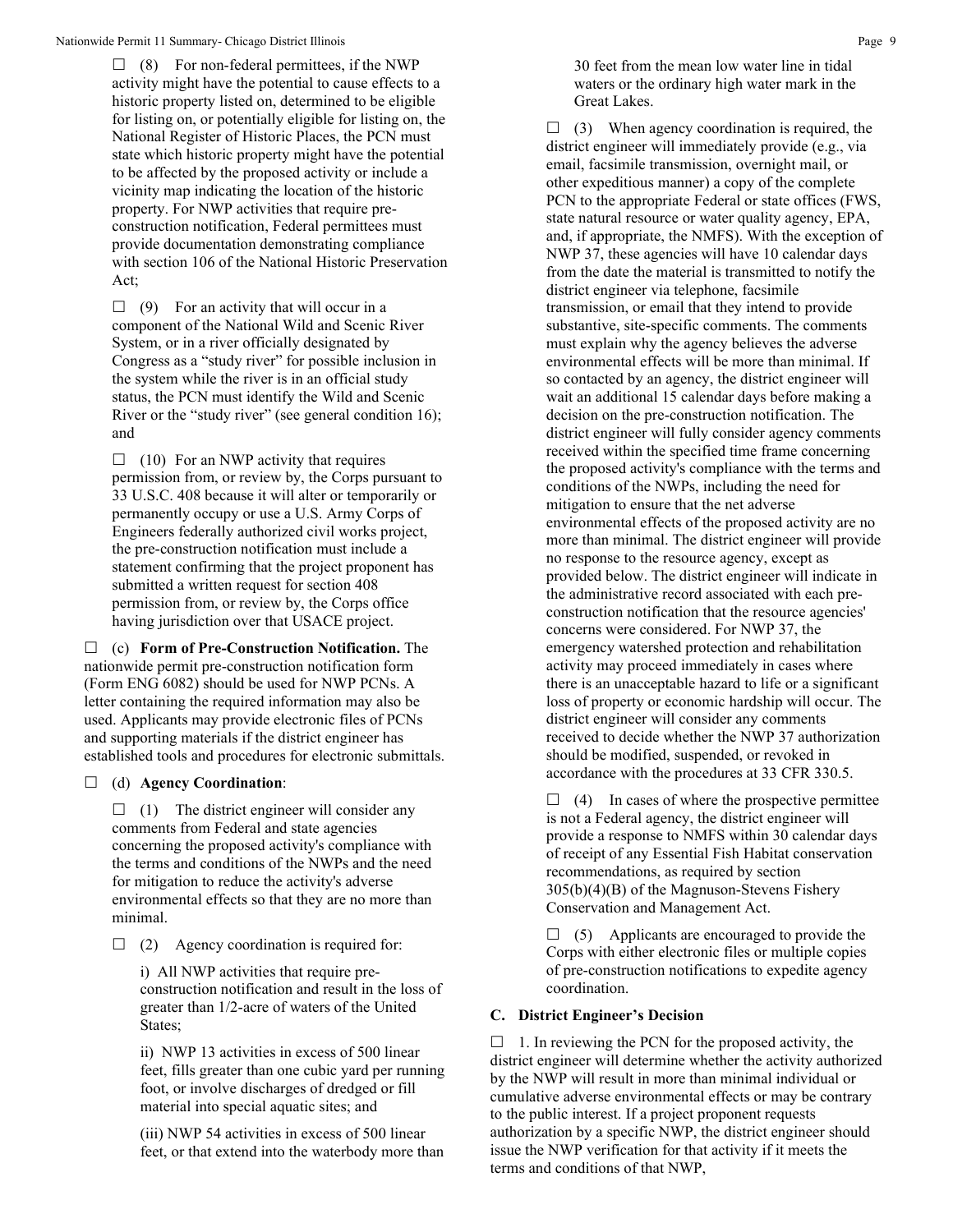unless he or she determines, after considering mitigation, that the proposed activity will result in more than minimal individual and cumulative adverse effects on the aquatic environment and other aspects of the public interest and exercises discretionary authority to require an individual permit for the proposed activity. For a linear project, this determination will include an evaluation of the single and complete crossings of waters of the United States that require PCNs to determine whether they individually satisfy the terms and conditions of the NWP(s), as well as the cumulative effects caused by all of the crossings of waters of the United States authorized by NWP.

If an applicant requests a waiver of an applicable limit, as provided for in NWPs 13, 36, or 54, the district engineer will only grant the waiver upon a written determination that the NWP activity will result in only minimal individual and cumulative adverse environmental effects.

 $\Box$  2. When making minimal adverse environmental effects determinations the district engineer will consider the direct and indirect effects caused by the NWP activity. He or she will also consider the cumulative adverse environmental effects caused by activities authorized by NWP and whether those cumulative adverse environmental effects are no more than minimal. The district engineer will also consider site specific factors, such as the environmental setting in the vicinity of the NWP activity, the type of resource that will be affected by the NWP activity, the functions provided by the aquatic resources that will be affected by the NWP activity, the degree or magnitude to which the aquatic resources perform those functions, the extent that aquatic resource functions will be lost as a result of the NWP activity (e.g., partial or complete loss), the duration of the adverse effects (temporary or permanent), the importance of the aquatic resource functions to the region (e.g., watershed or ecoregion), and mitigation required by the district engineer. If an appropriate functional or condition assessment method is available and practicable to use, that assessment method may be used by the district engineer to assist in the minimal adverse environmental effects determination. The district engineer may add case-specific special conditions to the NWP authorization to address site-specific environmental concerns.

 $\Box$  3. If the proposed activity requires a PCN and will result in a loss of greater than 1/10-acre of wetlands or 3/100 acre of stream bed, the prospective permittee should submit a mitigation proposal with the PCN. Applicants may also propose compensatory mitigation for NWP activities with smaller impacts, or for impacts to other types of waters. The district engineer will consider any proposed compensatory mitigation or other mitigation measures the applicant has included in the proposal in determining whether the net adverse environmental effects of the proposed activity are no more than minimal. The compensatory mitigation proposal may be either conceptual or detailed. If the district engineer determines that the activity complies with the terms and conditions of the NWP and that the adverse environmental effects are no more than minimal, after considering mitigation, the district engineer will notify the permittee and include any activity-specific conditions in the NWP verification the district engineer deems necessary. Conditions for compensatory mitigation requirements must comply with the appropriate provisions at  $33 \text{ CFR } 332.3(k)$ . The district engineer must

approve the final mitigation plan before the permittee commences work in waters of the United States, unless the district engineer determines that prior approval of the final mitigation plan is not practicable or not necessary to ensure timely completion of the required compensatory mitigation. If the prospective permittee elects to submit a compensatory mitigation plan with the PCN, the district engineer will expeditiously review the proposed compensatory mitigation plan. The district engineer must review the proposed compensatory mitigation plan within 45 calendar days of receiving a complete PCN and determine whether the proposed mitigation would ensure that the NWP activity results in no more than minimal adverse environmental effects. If the net adverse environmental effects of the NWP activity (after consideration of the mitigation proposal) are determined by the district engineer to be no more than minimal, the district engineer will provide a timely written response to the applicant. The response will state that the NWP activity can proceed under the terms and conditions of the NWP, including any activity-specific conditions added to the NWP authorization by the district engineer.

 $\Box$  4. If the district engineer determines that the adverse environmental effects of the proposed activity are more than minimal, then the district engineer will notify the applicant either: (a) That the activity does not qualify for authorization under the NWP and instruct the applicant on the procedures to seek authorization under an individual permit; (b) that the activity is authorized under the NWP subject to the applicant's submission of a mitigation plan that would reduce the adverse environmental effects so that they are no more than minimal; or (c) that the activity is authorized under the NWP with specific modifications or conditions. Where the district engineer determines that mitigation is required to ensure no more than minimal adverse environmental effects, the activity will be authorized within the 45-day PCN period (unless additional time is required to comply with general conditions 18, 20, and/or 31), with activity-specific conditions that state the mitigation requirements. The authorization will include the necessary conceptual or detailed mitigation plan or a requirement that the applicant submit a mitigation plan that would reduce the adverse environmental effects so that they are no more than minimal. When compensatory mitigation is required, no work in waters of the United States may occur until the district engineer has approved a specific mitigation plan or has determined that prior approval of a final mitigation plan is not practicable or not necessary to ensure timely completion of the required compensatory mitigation.

## D. **Further Information**

1. District engineers have authority to determine if an activity complies with the terms and conditions of an NWP.

2. NWPs do not obviate the need to obtain other federal, state, or local permits, approvals, or authorizations required by law.

3. NWPs do not grant any property rights or exclusive privileges.

4. NWPs do not authorize any injury to the property or rights of others.

5. NWPs do not authorize interference with any existing or proposed Federal project (see general condition 31).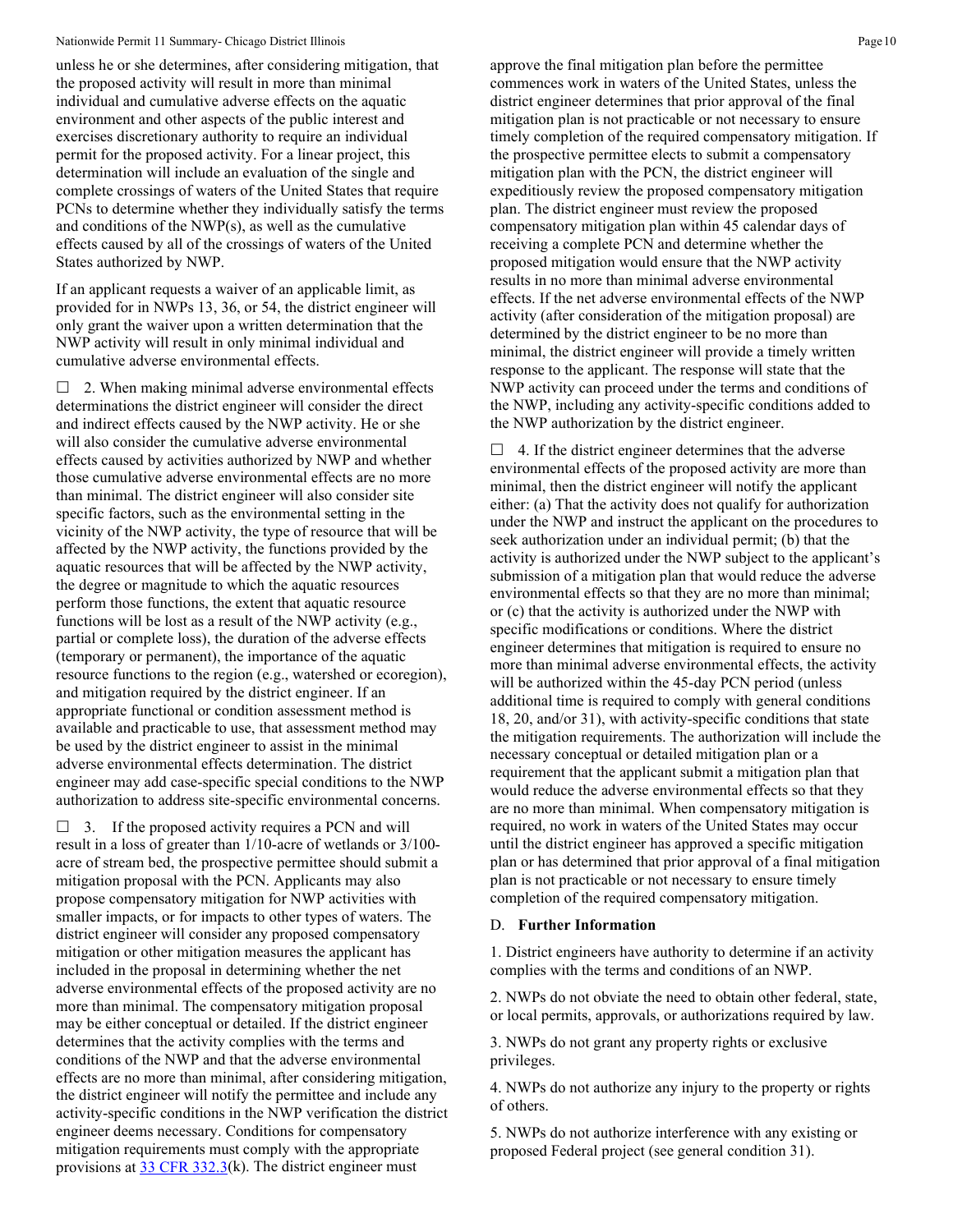## E. **Definitions**

**Best management practices (BMPs)**: Policies, practices, procedures, or structures implemented to mitigate the adverse environmental effects on surface water quality resulting from development. BMPs are categorized as structural or nonstructural.

**Compensatory mitigation**: The restoration (re-establishment or rehabilitation), establishment (creation), enhancement, and/or in certain circumstances preservation of aquatic resources for the purposes of offsetting unavoidable adverse impacts which remain after all appropriate and practicable avoidance and minimization has been achieved.

**Currently serviceable**: Useable as is or with some maintenance, but not so degraded as to essentially require reconstruction.

**Direct effects**: Effects that are caused by the activity and occur at the same time and place.

**Discharge**: The term "discharge" means any discharge of dredged or fill material into waters of the United States.

**Ecological reference:** A model used to plan and design an aquatic habitat and riparian area restoration, enhancement, or establishment activity under NWP 27. An ecological reference may be based on the structure, functions, and dynamics of an aquatic habitat type or a riparian area type that currently exists in the region where the proposed NWP 27 activity is located. Alternatively, an ecological reference may be based on a conceptual model for the aquatic habitat type or riparian area type to be restored, enhanced, or established as a result of the proposed NWP 27 activity. An ecological reference takes into account the range of variation of the aquatic habitat type or riparian area type in the region.

**Enhancement**: The manipulation of the physical, chemical, or biological characteristics of an aquatic resource to heighten, intensify, or improve a specific aquatic resource function(s). Enhancement results in the gain of selected aquatic resource function(s), but may also lead to a decline in other aquatic resource function(s). Enhancement does not result in a gain in aquatic resource area.

**Establishment (creation):** The manipulation of the physical, chemical, or biological characteristics present to develop an aquatic resource that did not previously exist at an upland site. Establishment results in a gain in aquatic resource area.

**High Tide Line**: The line of intersection of the land with the water's surface at the maximum height reached by a rising tide. The high tide line may be determined, in the absence of actual data, by a line of oil or scum along shore objects, a more or less continuous deposit of fine shell or debris on the foreshore or berm, other physical markings or characteristics, vegetation lines, tidal gages, or other suitable means that delineate the general height reached by a rising tide. The line encompasses spring high tides and other high tides that occur with periodic frequency but does not include storm surges in which there is a departure from the normal or predicted reach of the tide due to the piling up of water against a coast by strong winds such as those accompanying a hurricane or other intense storm.

**Historic Property**: Any prehistoric or historic district, site (including archaeological site), building, structure, or other object included in, or eligible for inclusion in, the National Register of Historic Places maintained by the Secretary of the Interior. This term includes artifacts, records, and remains that are related to and located within such properties. The term includes properties of traditional religious and cultural importance to an Indian tribe or Native Hawaiian organization and that meet the National Register criteria (36 CFR part 60).

**Independent utility**: A test to determine what constitutes a single and complete non-linear project in the Corps Regulatory Program. A project is considered to have independent utility if it would be constructed absent the construction of other projects in the project area. Portions of a multi-phase project that depend upon other phases of the project do not have independent utility. Phases of a project that would be constructed even if the other phases were not built can be considered as separate single and complete projects with independent utility.

**Indirect effects**: Effects that are caused by the activity and are later in time or farther removed in distance, but are still reasonably foreseeable.

**Loss of waters of the United States**: Waters of the United States that are permanently adversely affected by filling, flooding, excavation, or drainage because of the regulated activity. The loss of stream bed includes the acres of stream bed that are permanently adversely affected by filling or excavation because of the regulated activity. Permanent adverse effects include permanent discharges of dredged or fill material that change an aquatic area to dry land, increase the bottom elevation of a waterbody, or change the use of a waterbody. The acreage of loss of waters of the United States is a threshold measurement of the impact to jurisdictional waters for determining whether a project may qualify for an NWP; it is not a net threshold that is calculated after considering compensatory mitigation that may be used to offset losses of aquatic functions and services. Waters of the United States temporarily filled, flooded, excavated, or drained, but restored to pre-construction contours and elevations after construction, are not included in the measurement of loss of waters of the United States. Impacts resulting from activities that do not require Department of the Army authorization, such as activities eligible for exemptions under section 404(f) of the Clean Water Act, are not considered when calculating the loss of waters of the United States.

**Navigable waters:** Waters subject to section 10 of the Rivers and Harbors Act of 1899. These waters are defined at 33 CFR part 329.

**Non-tidal wetland**: A non-tidal wetland is a wetland that is not subject to the ebb and flow of tidal waters. Non-tidal wetlands contiguous to tidal Start Printed Page 57394waters are located landward of the high tide line (i.e., spring high tide line).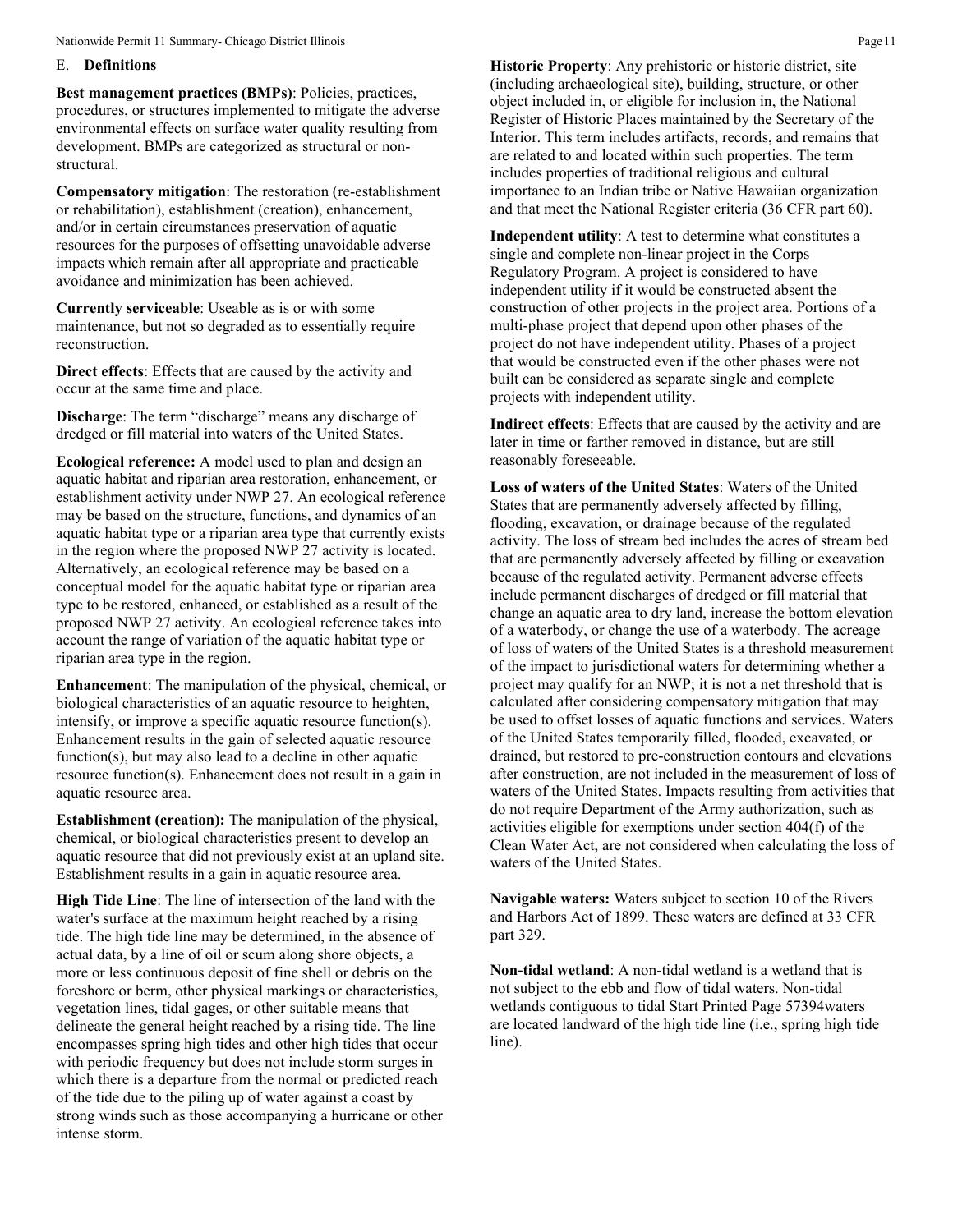**Open water:** For purposes of the NWPs, an open water is any area that in a year with normal patterns of precipitation has water flowing or standing above ground to the extent that an ordinary high water mark can be determined. Aquatic vegetation within the area of flowing or standing water is either non-emergent, sparse, or absent. Vegetated shallows are considered to be open waters. Examples of "open waters" include rivers, streams, lakes, and ponds.

**Ordinary High Water Mark**: The term ordinary high water mark means that line on the shore established by the fluctuations of water and indicated by physical characteristics such as a clear, natural line impressed on the bank, shelving, changes in the character of soil, destruction of terrestrial vegetation, the presence of litter and debris, or other appropriate means that consider the characteristics of the surrounding areas.

**Perennial stream**: A perennial stream has surface water flowing continuously year-round during a typical year.

**Practicable**: Available and capable of being done after taking into consideration cost, existing technology, and logistics in light of overall project purposes.

**Pre-construction notification:** A request submitted by the project proponent to the Corps for confirmation that a particular activity is authorized by nationwide permit. The request may be a permit application, letter, or similar document that includes information about the proposed work and its anticipated environmental effects. Pre-construction notification may be required by the terms and conditions of a nationwide permit, or by regional conditions. A preconstruction notification may be voluntarily submitted in cases where pre-construction notification is not required and the project proponent wants confirmation that the activity is authorized by nationwide permit.

**Preservation**: The removal of a threat to, or preventing the decline of, aquatic resources by an action in or near those aquatic resources. This term includes activities commonly associated with the protection and maintenance of aquatic resources through the implementation of appropriate legal and physical mechanisms. Preservation does not result in a gain of aquatic resource area or functions.

**Re-establishment**: The manipulation of the physical, chemical, or biological characteristics of a site with the goal of returning natural/historic functions to a former aquatic resource. Re-establishment results in rebuilding a former aquatic resource and results in a gain in aquatic resource area and functions.

**Rehabilitation**: The manipulation of the physical, chemical, or biological characteristics of a site with the goal of repairing natural/historic functions to a degraded aquatic resource. Rehabilitation results in a gain in aquatic resource function, but does not result in a gain in aquatic resource area.

**Restoration**: The manipulation of the physical, chemical, or biological characteristics of a site with the goal of returning natural/historic functions to a former or degraded aquatic resource. For the purpose of tracking net gains in aquatic resource area, restoration is divided into two categories: Reestablishment and rehabilitation.

**Riffle and pool complex**: Riffle and pool complexes are special aquatic sites under the 404(b)(1) Guidelines. Riffle and pool complexes sometimes characterize steep gradient sections of streams. Such stream sections are recognizable by their hydraulic characteristics. The rapid movement of water over a course substrate in riffles results in a rough flow, a turbulent surface, and high dissolved oxygen levels in the water. Pools are deeper areas associated with riffles. A slower stream velocity, a streaming flow, a smooth surface, and a finer substrate characterize pools.

**Riparian areas**: Riparian areas are lands next to streams, lakes, and estuarine-marine shorelines. Riparian areas are transitional between terrestrial and aquatic ecosystems, through which surface and subsurface hydrology connects riverine, lacustrine, estuarine, and marine waters with their adjacent wetlands, non-wetland waters, or uplands. Riparian areas provide a variety of ecological functions and services and help improve or maintain local water quality. (See general condition 23.)

**Shellfish seeding**: The placement of shellfish seed and/or suitable substrate to increase shellfish production. Shellfish seed consists of immature individual shellfish or individual shellfish attached to shells or shell fragments (i.e., spat on shell). Suitable substrate may consist of shellfish shells, shell fragments, or other appropriate materials placed into waters for shellfish habitat.

**Single and complete linear project:** A linear project is a project constructed for the purpose of getting people, goods, or services from a point of origin to a terminal point, which often involves multiple crossings of one or more waterbodies at separate and distant locations. The term "single and complete project" is defined as that portion of the total linear project proposed or accomplished by one owner/developer or partnership or other association of owners/developers that includes all crossings of a single water of the United States (i.e., a single waterbody) at a specific location. For linear projects crossing a single or multiple waterbodies several times at separate and distant locations, each crossing is considered a single and complete project for purposes of NWP authorization. However, individual channels in a braided stream or river, or individual arms of a large, irregularly shaped wetland or lake, etc., are not separate waterbodies, and crossings of such features cannot be considered separately.

**Single and complete non-linear project**: For non-linear projects, the term "single and complete project" is defined at 33 CFR 330.2(i) as the total project proposed or accomplished by one owner/developer or partnership or other association of owners/developers. A single and complete non-linear project must have independent utility (see definition of "independent utility"). Single and complete non-linear projects may not be "piecemealed" to avoid the limits in an NWP authorization.

**Stormwater management:** Stormwater management is the mechanism for controlling stormwater runoff for the purposes of reducing downstream erosion, water quality degradation, and flooding and mitigating the adverse effects of changes in land use on the aquatic environment.